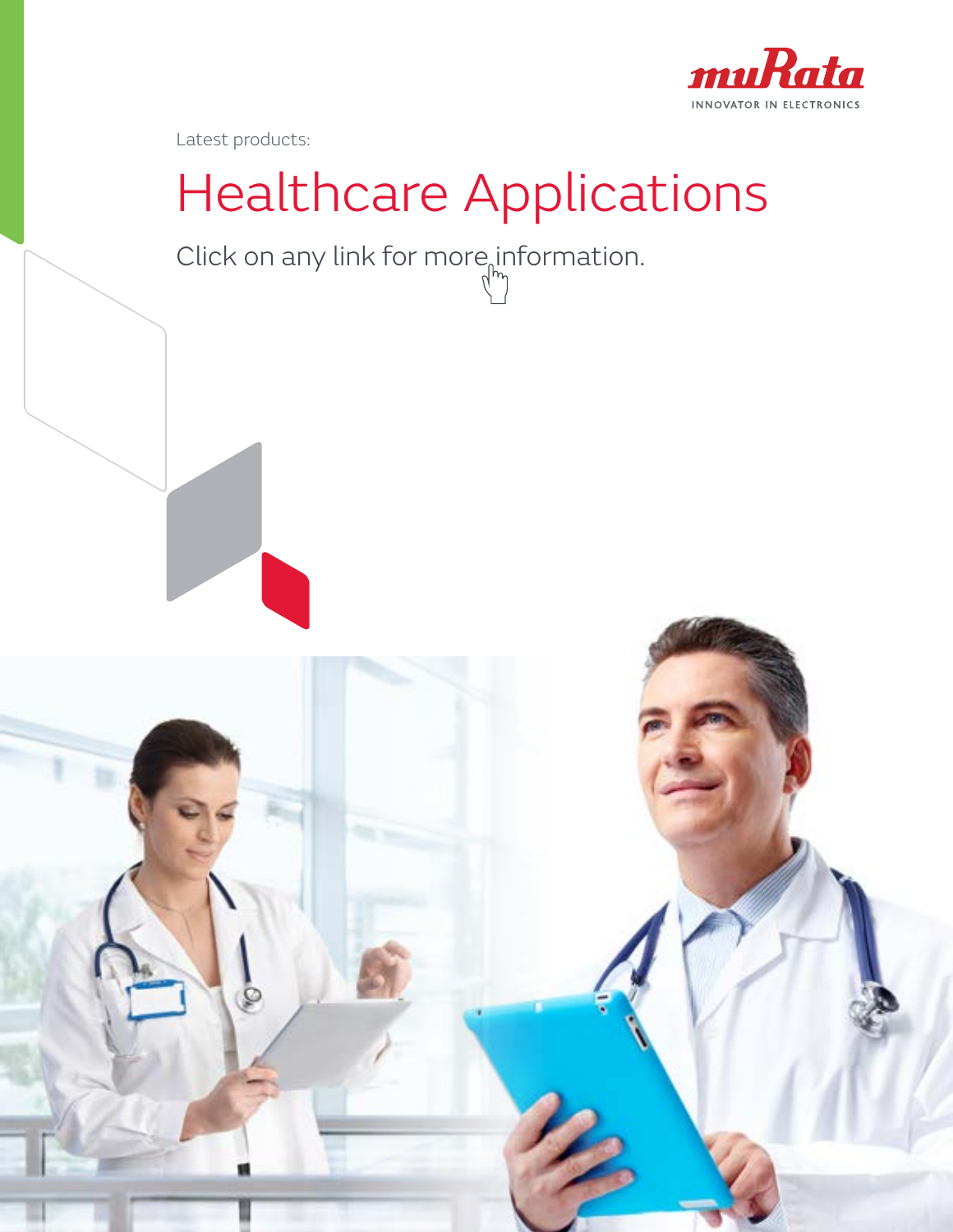

### **[About Murata](http://www.murataamericas.com/)**

**Murata has been a global innovator in electronics for decades, producing components which have enabled the advance of modern electronics for more than 60 years.**

We offer an extensive range of electronic components, and are the reliable one-stop supplier for the building blocks of most electronic designs.

Our broad product line-up includes:

- **[Ceramic capacitors](http://www.murata.com/products/capacitor/)**
- **[Noise suppression products](http://www.murata.com/products/emc/)**
- Filters, ferrite cores & ESD protection devices **•** [Inductors](http://www.murata.com/products/inductor/)
- General purpose, high-frequency, etc.
- **[Resonators](http://www.murata.com/products/resonator/)** 
	- Ceramic & crystal
- **[Sensors](http://www.murata.com/products/sensor/)**
- Thermistor, infrared, ultrasonic, rotary position,
- MEMS accelerometer, gyro, pressure, Magneto-resistance, etc.
- **Sound components**
- [Piezo-electric buzzers](http://www.murata.com/products/micromechatronics)
- **Micro-mechatronics** [Piezo-electric microblowers](http://www.murata.com/products/micromechatronics)
- **RF modules**
- [Bluetooth®, Bluetooth® Low Energy, WiFi®, etc.](http://www.murata.com/products/microwave/)
- **Power supplies**
- [DC-DC converters, AC-DC converters, switching power supplies, etc.](http://www.murata-ps.com/en/)

*Please note that Murata does not support the usage of Murata's standard products for safety-critical applications that require especially high reliability.*

2 *have any questions or concerns.Please don't hesitate to contact us if you* 

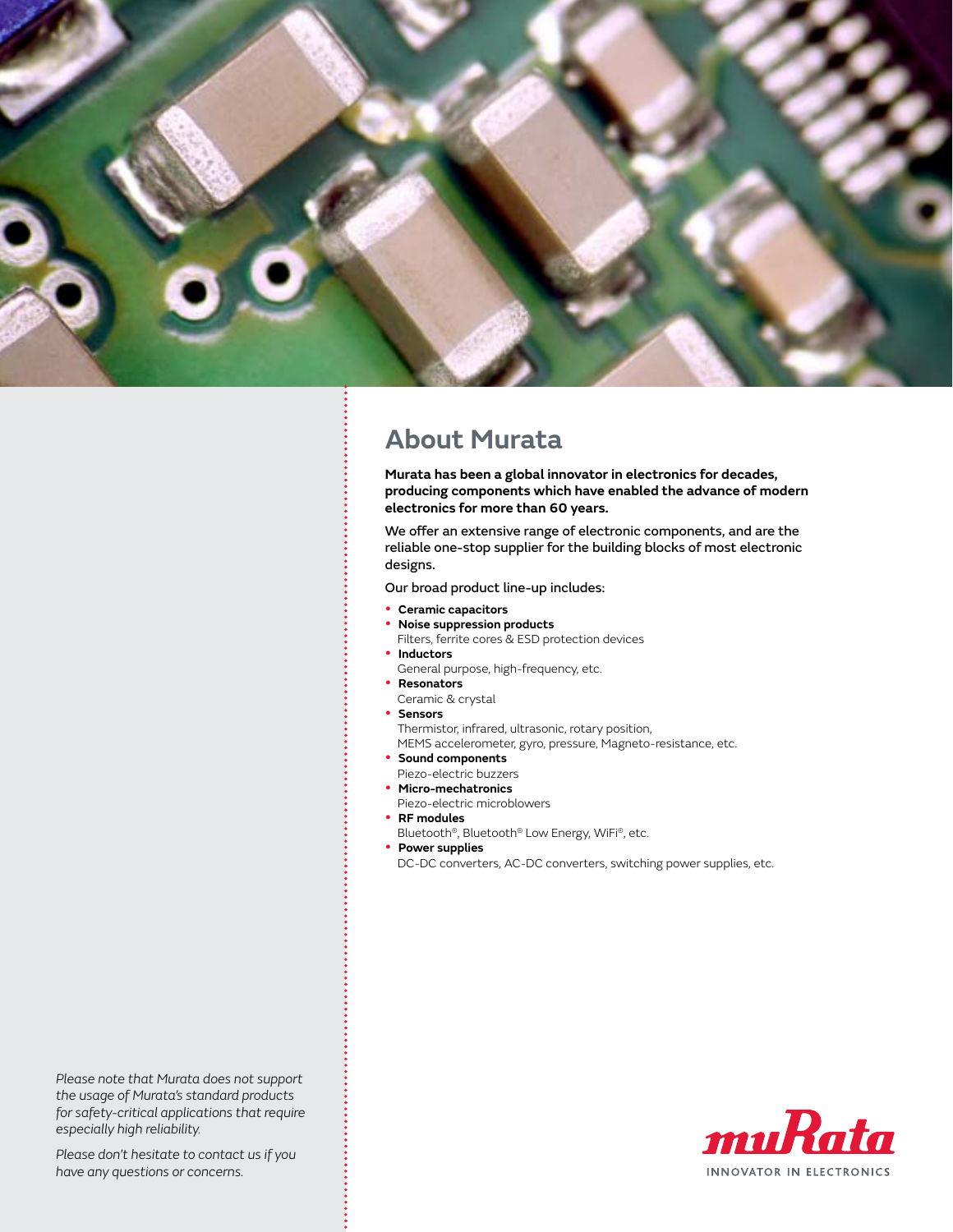

### **Electronics in healthcare**

**Electronics are permeating more and more into the healthcare sector, and electronics technology advances continue to enhance the functionality of healthcare equipment.** 

Murata is at the cutting edge of these electronics advancements and is a key provider of technologies which will help to shape the future of healthcare around the world.

Apart from our standard products, which are present in almost any electronic equipment you use, Murata has developed new, innovative products specifically for healthcare applications.

In this brochure we outline just a few of these innovations.

### **Contents:**

| RF Modules  Page 4            |  |
|-------------------------------|--|
| Power Supplies (AC-DC) Page 5 |  |
| Power Supplies (DC-DC) Page 5 |  |
| RFID Technologies Page 6      |  |
| Piezo Blower Page 7           |  |
| MEMS Inclinometer  Page 7     |  |
| Global Locations  Page 8      |  |

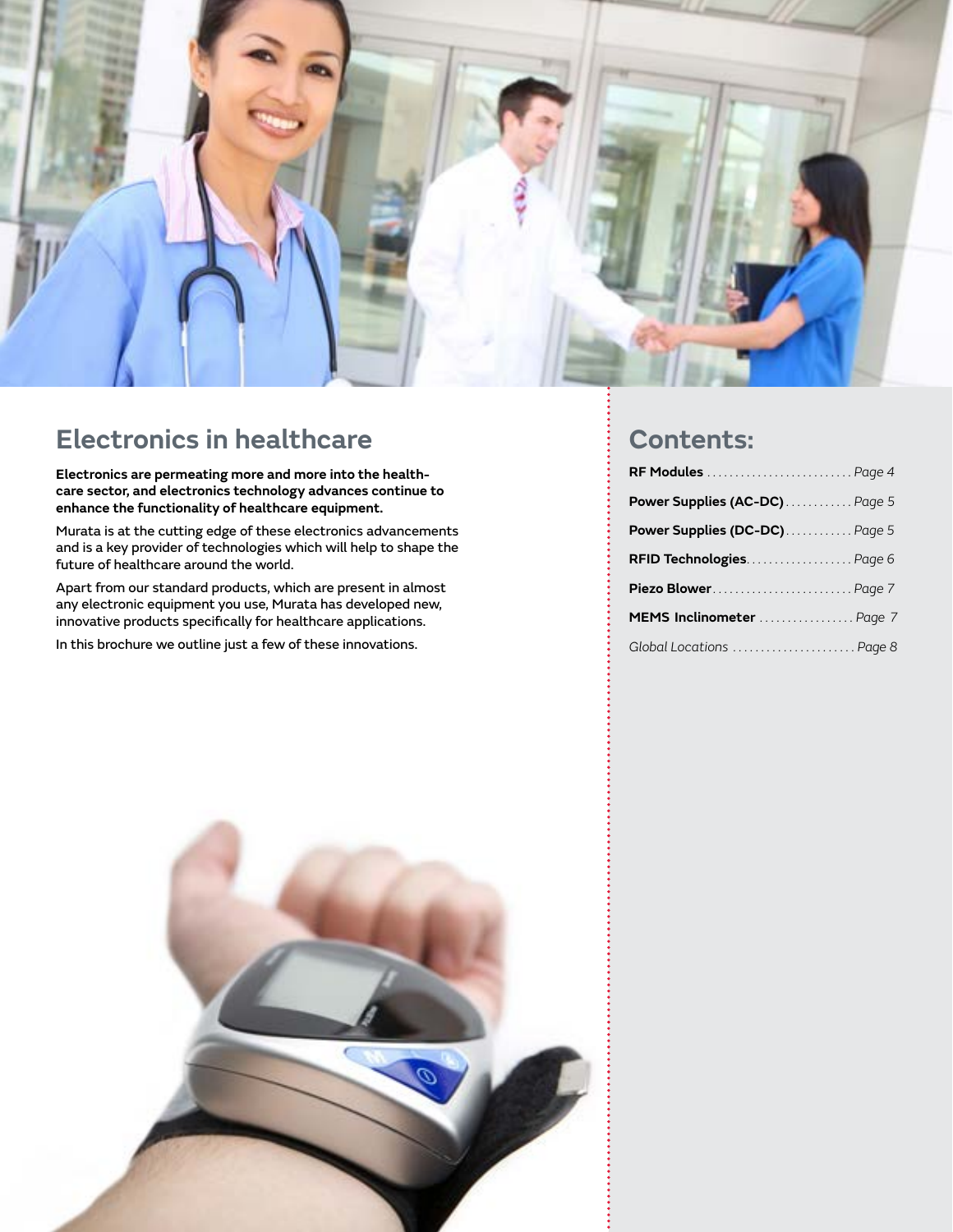### <span id="page-3-0"></span>**[RF Modules](http://www.murata-ws.com)**

### **Low-power, reliable connectivity for healthcare devices**

**Healthcare devices are increasingly connected to each other and the Web. Use a Murata module for proven RF excellence.**

Murata RF modules make it easy for you to build connectivity into most devices ...even those where space is limited and power consumption needs to stay low.

With BLE (Bluetooth<sup>®</sup> Low Energy) devices as small as  $4.8 \times 5.8 \times 1.0$ mm, wireless communication has never been easier to design in.

Contact Murata today to find out how our RF modules could enhance the functionality of your products.



### *Small Size*

*Murata RF modules are small enough to suit even the most space-constrained applications with sizes from 4.8 x 5.8 x 1.0mm. Footprint: Height:*

### *Features*

- Î *Support BLE (Bluetooth® Low Energy), Bluetooth®, WiFi®, and other wireless standards*
- Î *Combo-modules available (Bluetooth®/WiFi®, etc.)*
- Î *Easy to design in*
- Î *Antenna matching supported*

**Bluetooth** 

### *Applications*

- Î *E-health / home monitoring*
- Î *Connectivity of healthcare appliances like blood pressure meter, glucose meter, etc.*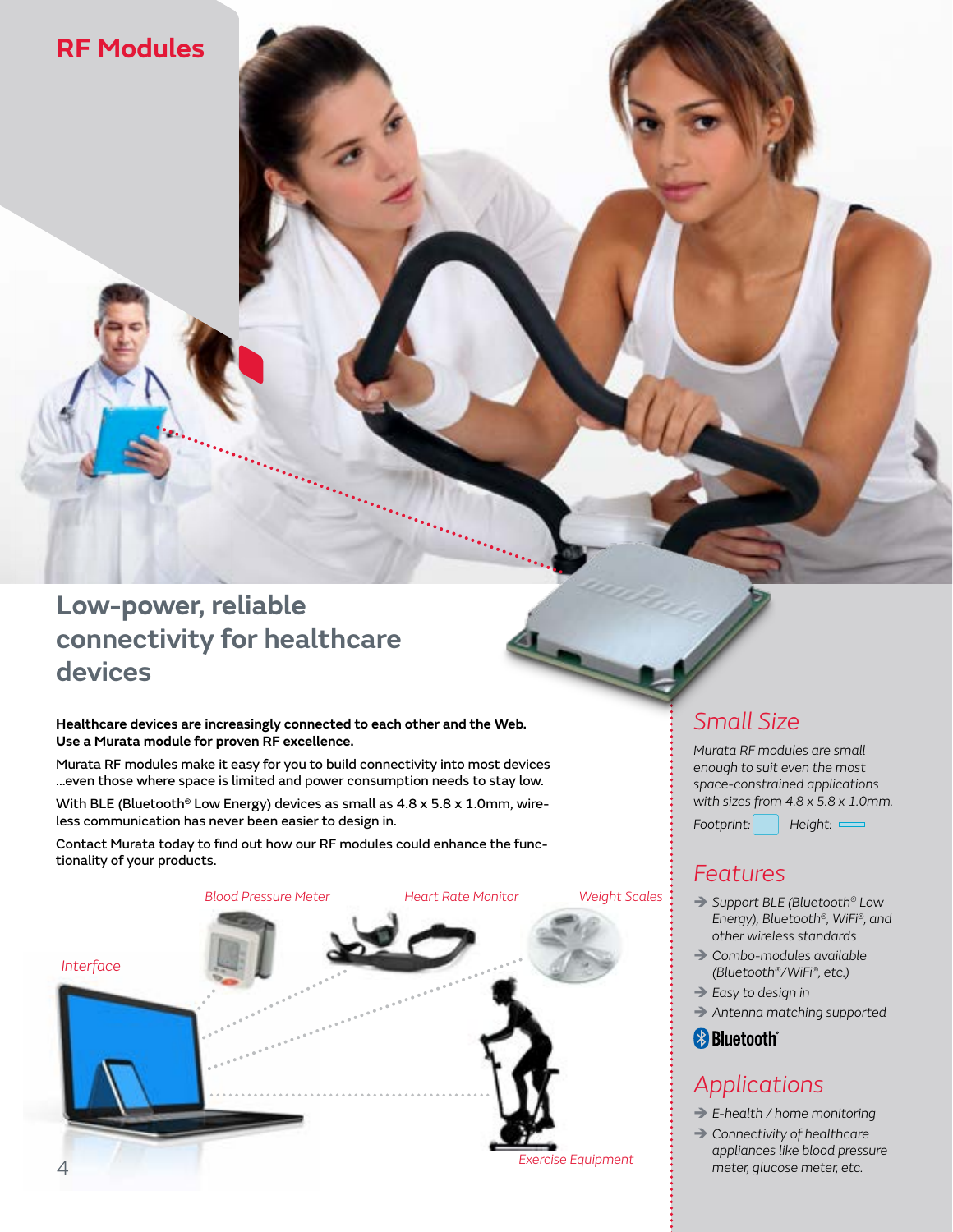### <span id="page-4-0"></span>**[AC-DC Power](http://www.murata-ps.com/en/products/ac-dc-power-supplies.html)**

### **Medical Approved AC-DC Front-End Power Supplies**

#### **MVAC, MVAD, MVAB series 40/65/120/250/400W Power Supplies**

| Model No.        | Convection<br>Cooling | <b>Forced Air</b><br>250LFM | Input<br>Voltage | Output<br>Voltage | <b>Efficiency</b> | <b>Dimensions</b>           |
|------------------|-----------------------|-----------------------------|------------------|-------------------|-------------------|-----------------------------|
| MVAC250          | 170W                  | 250W                        | $90 - 264$ Vac   | 12/24/50V         | 93%               | $3" \times 5" \times 1.4"$  |
| MVAC400          | 250W                  | 400W                        | 90-264Vac        | 12/24/50V         | 93%               | $3" \times 5" \times 1.4"$  |
| MVAD040          | 40W                   |                             | $90 - 264$ Vac   | 12/24/48V         | 89%               | $7" \times 4" \times 1.3"$  |
| MVAD065          | 65W*                  | -                           | 90-264Vac        | 12/24/48V         | 90%               | $7" \times 4" \times 1.3"$  |
| <b>MVAB120**</b> | 75W                   | 120W                        | 90-264Vac        | 12/24/28/48V      | 91%               | $7" \times 4" \times 1.35"$ |

**80 PLUS® GOLD**

**Advanced component and circuit technology delivers medical-approved 80 PLUS Gold® efficiency up to 94%**

**[250W](http://www.murata-ps.com/datasheet?http://www.murata-ps.com/data/acdcsupplies/mvac250.pdf)**

**MVAC Series**

**[40W](http://www.murata-ps.com/datasheet?http://www.murata-ps.com/data/acdcsupplies/mvad040.pdf) [65W](http://www.murata-ps.com/datasheet?http://www.murata-ps.com/data/acdcsupplies/mvad065.pdf)**

**MVAD Series**

**[120W](http://www.murata-ps.com/datasheet?http://www.murata-ps.com/data/acdcsupplies/mvab120.pdf)**

**MVAB Series**

### *Features*

- Î *Universal input 90-264Vac*
- $\rightarrow$  Active power-factor correction
- → Up to 250W natural convection cooling
- Î *-20°C to +70°C full power operating temp.*
- **→ Class B conducted EMC**
- Î *Aux isolated 12V@1A fan output*
- Î *MVAC 250/400: 10W 5V standby power*
- Î *MVAD040/065: less than 0.3W at no load*
- Î *2 x MOPP (Primary-Secondary)*
- Î *1 x MOPP (Secondary-Chassis/Earth Enclosure*

### *Quality/Safety*

- Î *60601 (3rd edition) MOPP, 60950 safety approval*
- Î *2 year warranty*

### *Applications*

Î *Mains-powered medical equipment*

### *Features*

- Î *High efficiency across the full load range*
- Î *Op. temp. range: -40 to 85*
- Î *Encapsulated: superior thermal performance*
- Î *72-79% typ. efficiency*
- Î *3.5 5% typ. load regulation*

### *Quality/Safety*

Î *IEC 60601-1 (3rd edition) MOOP*  $\rightarrow$  UL60950

### *Applications*

- Î *Battery powered systems*
- Î *Process control systems*
- Î *High reliability systems*

# **[DC-DC Power](http://www.murata-ps.com/en/products/dc-dc-converters.html)** *MEJ DC-DC converter* Medical approved 1W/2W

**Industry standard, pin compatible 1W and 2W converters maintaining high levels of efficiency at light loads**

| Series name | <b>Isolation</b> | <b>Input Voltage</b> | <b>Output Voltage</b> | <b>Efficiency</b> | <b>Dimensions (mm)</b>           | <b>Power Rating</b> |
|-------------|------------------|----------------------|-----------------------|-------------------|----------------------------------|---------------------|
| MEJ1        | 5200Vdc          | 3.3/5//12/15/24V     | 3.3/5/9/12/15V        | 69-78%            | $9.95 \times 19.65 \times 12.65$ | 1W                  |
| MEJ2        | 5200Vdc          | 3.3/5//12/15V        | 3.3/5/9/12/15V        | 70-82%            | $9.95 \times 19.65 \times 12.65$ | 2W                  |
|             |                  |                      | 20050350              |                   |                                  |                     |



**[400W](http://www.murata-ps.com/datasheet?http://www.murata-ps.com/data/acdcsupplies/mvac400.pdf)**

\*Output 12V: up to 60W \*\* Medical approved part no. ends with -01

*www.murata-ps.com/ac-dc*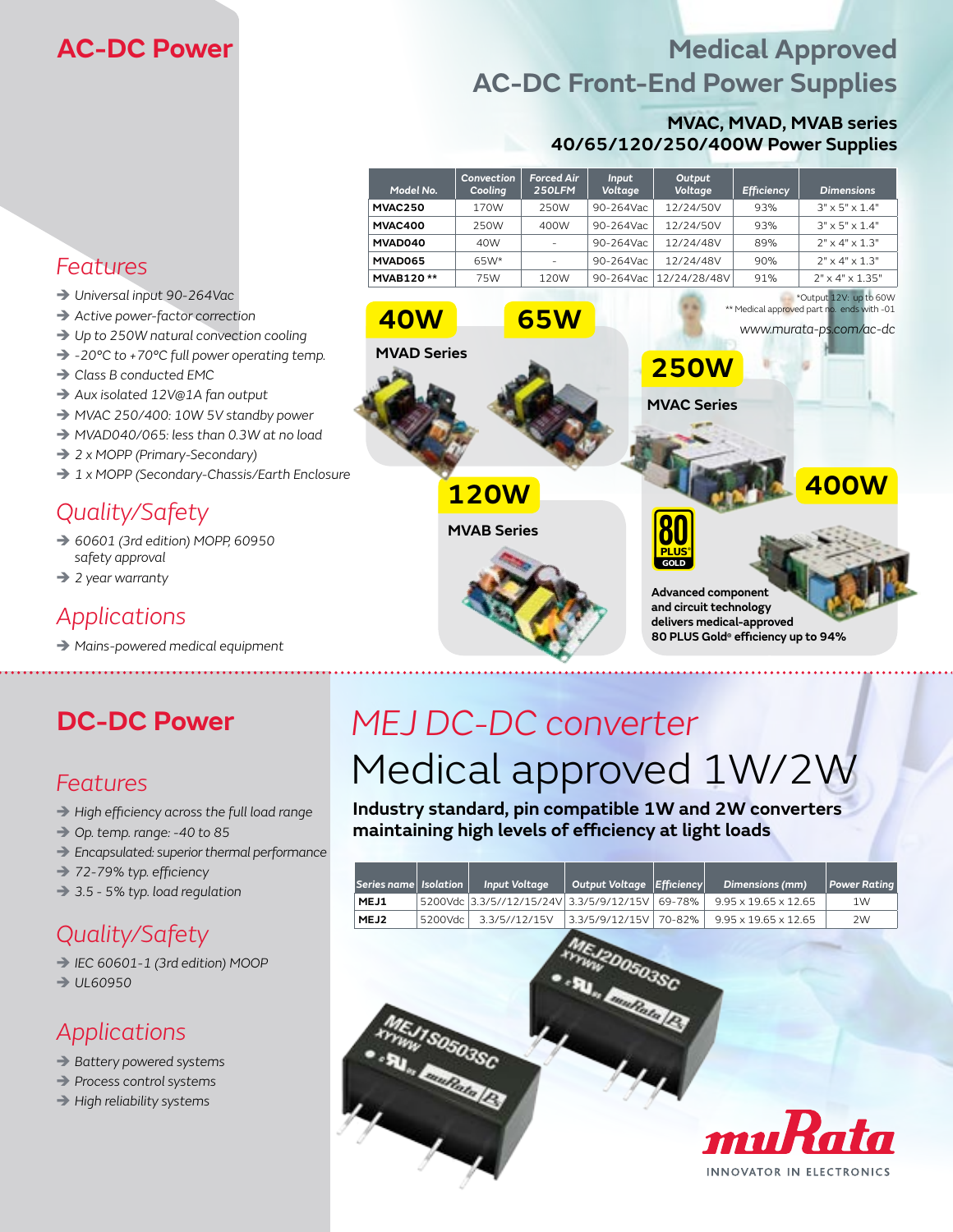### <span id="page-5-0"></span>**[RFID Technologies](http://www.murataamericas.com/rfid)**

## Track, trace, and verify – with ultra-miniature UHF RFID tags

GICSTRAP®

**Whether your focus is on anti-counterfeiting, inventory management, or process control, MAGICSTRAP**® **offers you an integrated solution with a tag size which can meet the challenges of almost any application.**

At only 2.0 x 1.2 (LXMS21) and 3.2 x 1.6 (LXMS31), the MAGICSTRAP® UHF IC module is one of the smallest in the world. It can be mounted onto, or embedded into, a wide variety of materials even in non-electronic products, and can be surface-mounted directly onto your PCB for use in medical electronics.

In association with partner companies offering hardware & software solutions, we are able to provide a fully integrated system that gives you massive read/write functionality all built around an unbelievably small module.

### *Applications*

- $\rightarrow$  Anti-counterfeit
- → Process control/traceability of medical electronics
- Î *Tracking/tracing PCBs*
- Î *Inventory management in healthcare institutions*
- **→** Probe tracking

### *Small Size*

*2.0 x 1.2 (LXMS21) or 3.2 x 1.6 (LXMS31), surface-mounted device*

### *Features*

**→ RF circuitry incorporated in LTCC substrate** 

**MAGICSTRAP**®

- $\rightarrow$  Read range:
	- *Up to 2cm using the component alone\* - Up to 7m with external antenna*
- $\rightarrow$  Can be mounted on many surfaces
- $\rightarrow$  Can be embedded into many materials
- Î *Small SMD: 2.0 x 1.2 (LXMS21) and 3.2 x 1.6 (LXMS31)*

 $\rightarrow$  Complies with EPCglobal C1G2, ISO 18000-6C *\*Loop type antenna for reader/writer is required*

### *Construction*

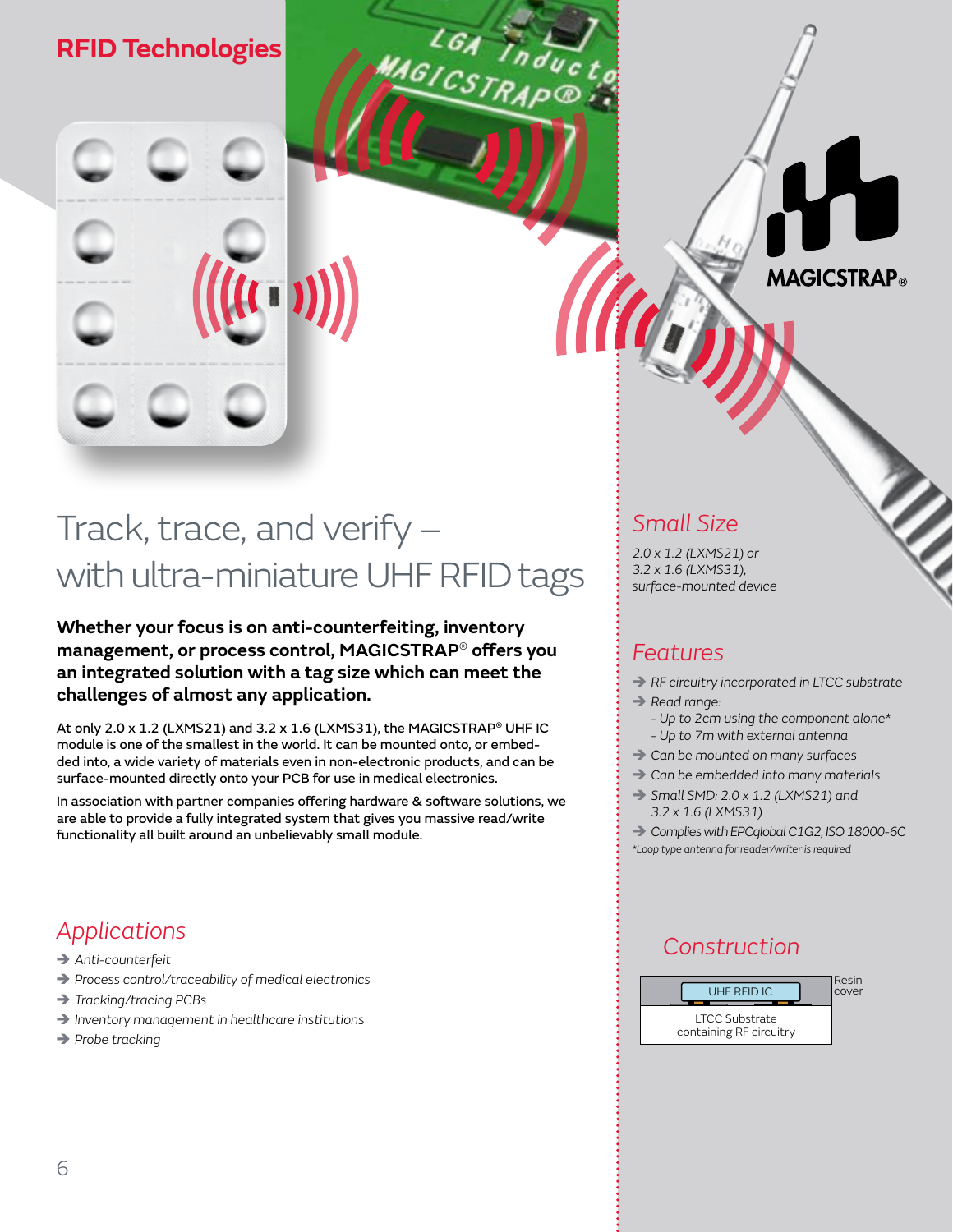### <span id="page-6-0"></span>**[Piezo Ceramics](http://www.murata.com/products/micromechatronics)**



### *Features*

- Î *Utilizes ultrasonic vibration of piezo ceramic material*
- Î *Can "blow" or "suck" for air/gas circulation or pumping*
- Î *Extremely small and thin*
- Î *Low power consumption*
- → Drive Frequency: 26 kHz
- Î *Flow Rate: 1L/min (@15Vp-p)*
- Î *Static Pressure: 1900Pa (@15Vp-p)*



### *Applications*

- $\rightarrow$  Discharge, suction or *circulation of air/gas*
- Î *Transfer of liquids using air-pump mechanism*
- → Localized cooling
- Î *Aroma dispensing*

### *Small Size*



# [Inclinometers](http://www.murata.com/products/sensor/inclinometers) *[MEMS Sensors](http://www.murata.com/products/sensor/inclinometers)*

**High accuracy leveling and inclination measurement with high reliability** 

### *Features*

- Î *High reliability, low noise*
- Î *Excellent stability over time*
- $\rightarrow$  Long lifetime
- Î *Automotive grade quality*

### *Applications*

- Î *Diagnostic equipment (X-ray, MRI, etc.)*
- Î *Surgery tables*
- Î *Hospital beds*
- $\rightarrow$  Treatment equipment